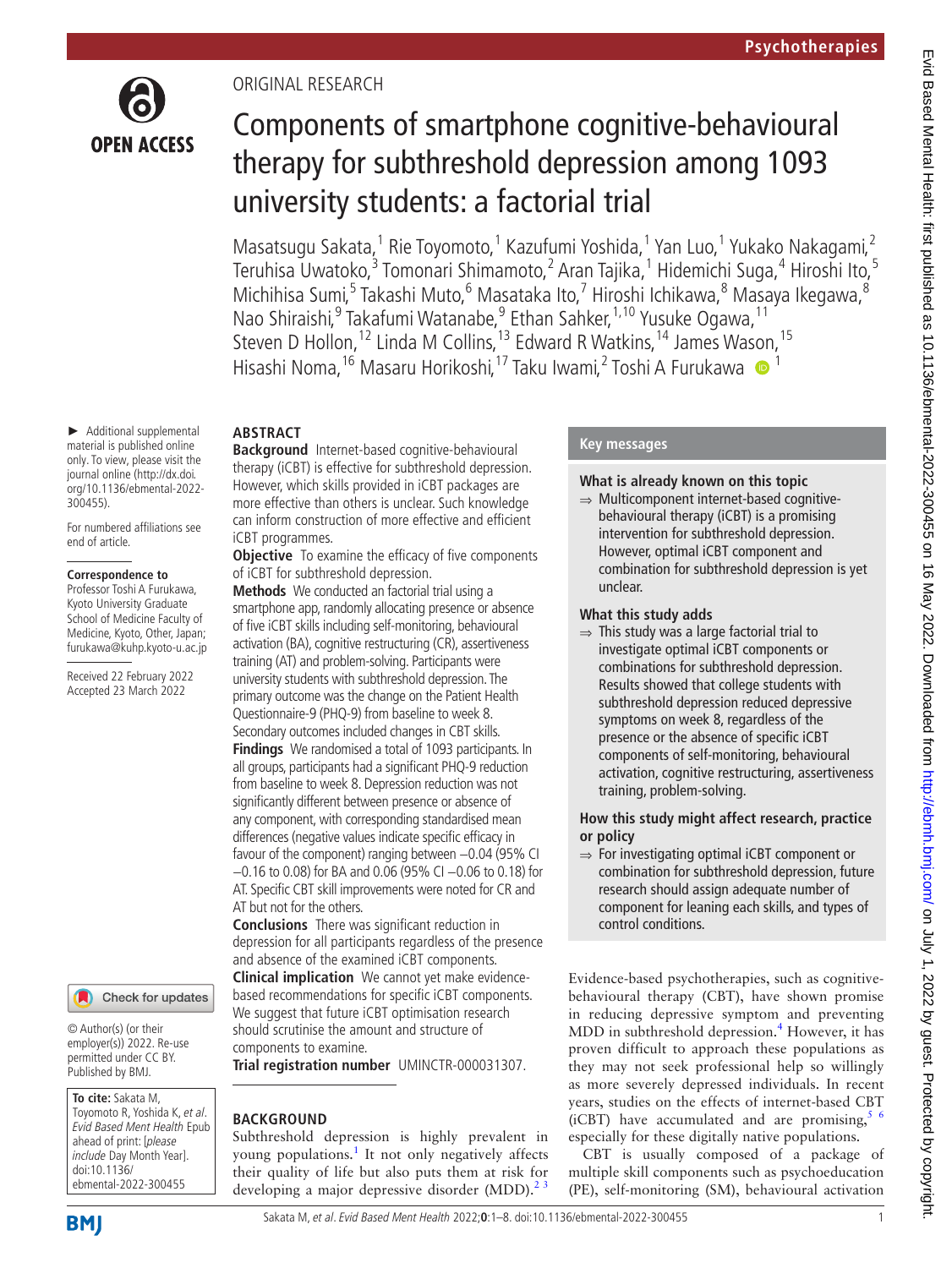(BA), cognitive restructuring (CR), assertiveness training (AT) and problem-solving (PS) among others. In order to provide CBT efficiently to those who may be reluctant to seek active treatment, it is desirable to provide only the essentially effective components to make the help more accessible, efficient and effective. However, it is not clear which components or combinations of components are optimal for iCBT.

There are three methodological approaches to estimate specific efficacies of individual CBT skills. One is the traditional dismantling study, in which one component is added to or deleted from a package and the dismantled package is compared with the original one. Unfortunately, there have been only a handful of relatively small such studies and their conclusions remain inconclusive.<sup>78</sup> A more recently emerging approach is the component network meta-analyses (cNMA), which decomposes and compares components in a network of randomised controlled trials (RCTs) representing various combinations of components.<sup>[9 10](#page-7-3)</sup> However, in cNMA, it is difficult to ensure homogeneity of components across the included RCTs and the number of effect modifiers that can be examined may be limited because different RCTs tend to measure different sets of base-line characteristics.<sup>[10](#page-7-4)</sup> A third approach that can overcome these limitations of power and inherent heterogeneity is a large-scale factorial trial, in which participants are randomly assigned to presence or absence of each component.<sup>[11](#page-7-5)</sup> This design can efficiently estimate the individual efficacy of components and their interactions, and thus screen for the most efficacious factors and combinations of factors while maintaining the integrity of a single large trial. $12$ 

In this study, we used the factorial design to explore the efficacy of various components of iCBT and their combinations among university students with subthreshold depression.

## **METHODS**

#### **Trial design**

The Healthy Campus Trial is a parallel-group, multicentre, open-label, stratified block randomised, factorial trial of five iCBT components including SM, CR, BA, AT and PS to examine the acute phase effects for subthreshold depression at 8 weeks and the long-term effects for depression prevention at 52 weeks. The design is a smartphone app-delivered component selection experiment with five experimental factors evaluated, each at two levels (presence vs absence), using a 32-condition orthogonal and balanced factorial design. This study is a report of the primary and secondary analyses of the acute phase effects. We have published the protocol for the whole study<sup>[13](#page-7-7)</sup> and hereby summarise the methods for the acute phase intervention up to 8 weeks. We followed the CONSORT guideline<sup>14</sup> in preparing this report.

#### **Participants**

We recruited undergraduate and graduate students, of any gender, aged between 18 and 39, presenting with subthreshold depression in four universities in Japan between September 2018 and May 2021. We first screened participants with the Patient Health Questionnaire-9 (PHQ-9),<sup>15 16</sup> and invited randomly selected 10% of students who scored 4 or less, all those who scored between 5 and 9, and those who scored between 10 and 14 but scored 0 or 1 on its ninth item (suicidal ideation). Those who provided informed consent were administered the PHQ-9 again on randomisation: for the current analysis, we included those participants who scored 5 or higher on the PHQ-9 on randomisation. We promoted recruitment of participants by

posting posters and brochures in each university and posting information on part-time job websites for university students. The participants had to own their own smartphone and to provide written informed consent. Additionally, they had to complete the psychoeducation (PE) component within 2weeks after providing consent. We excluded students who could not understand the Japanese language and were currently receiving treatments for mental health problems. We also excluded candidates who scored 15 or more in total scores, or between 10 and 14 in total scores plus 2 or 3 on the ninth item (suicidal ideation), according to the PHQ-9 on screening.

#### **Interventions**

Our smartphone app named 'Resilience Training' included six iCBT components of PE, SM, BA, CR, AT and PS. While PE was a constant component provided to all participants, and SM, BA, CR, AT and PS were experimental components for comparison between their presence and absence. All participants first received the PE lesson that provided psychoeducation about stress and the CBT model and emphasised the importance of self-checks through weekly PHQ-9 assessments.

After PE, the app system randomly assigned each participant to 1 of the  $2^s = 32$  combinations corresponding with presence or absence of SM, BA, CR, AT or PS. [Online supplemental table](https://dx.doi.org/10.1136/ebmental-2022-300455) [1](https://dx.doi.org/10.1136/ebmental-2022-300455) shows all the combinations of components. Each component consisted of a psychoeducational lesson explaining the rationale and steps for each cognitive or behavioural skill and homework sheets to practice the learnt skill. Each lesson was supposed to take 1week to complete.

SM provided the cognitive-behavioural model of reactions to the situations in terms of feelings, thoughts, behaviours and bodily responses. Participants learnt methods to monitor their reactions to situations and to understand how feelings, thoughts and behaviours interacted with each other through filling in mind maps. They were asked to complete at least one mind map from their daily life before proceeding to the next component.

CR provided psychoeducation of the relationship between thought and emotion, and worksheets for alternative thoughts. To help the participants broaden their views, CR offered three tools that help them to arrive at alternative thoughts through interactions with the characters.

BA explained the 'outside-in' principle of behaviour and provided worksheets for personal experiments to test out pleasurable activities, which were gamified in the form of an 'action marathon.'

AT teaches participants the principle and methods of assertive communication. The participants learnt how to express their feelings assertively in specific situations.

PS presented systematic methods to clarify the problem and brainstorm solutions, with worksheets to write down the fivesteps of structured problem solving. All participants received templated yet personalised encouragement e-mails to proceed with the programme (but without specific guidance for iCBT contents) from the study personnel.

When a participant scored 10 or higher on the PHQ-9 and its ninth item was 2 or higher for two consecutive weeks, we sent an email to advise them to contact the university mental services.

## **Outcomes**

The primary outcome was the change of depressive symptoms measured with the PHQ-9 at week 8 after randomisation. The PHQ-9 consists of 9 items from the major depressive episode diagnostic criteria in the Diagnostic and Statistical Manual of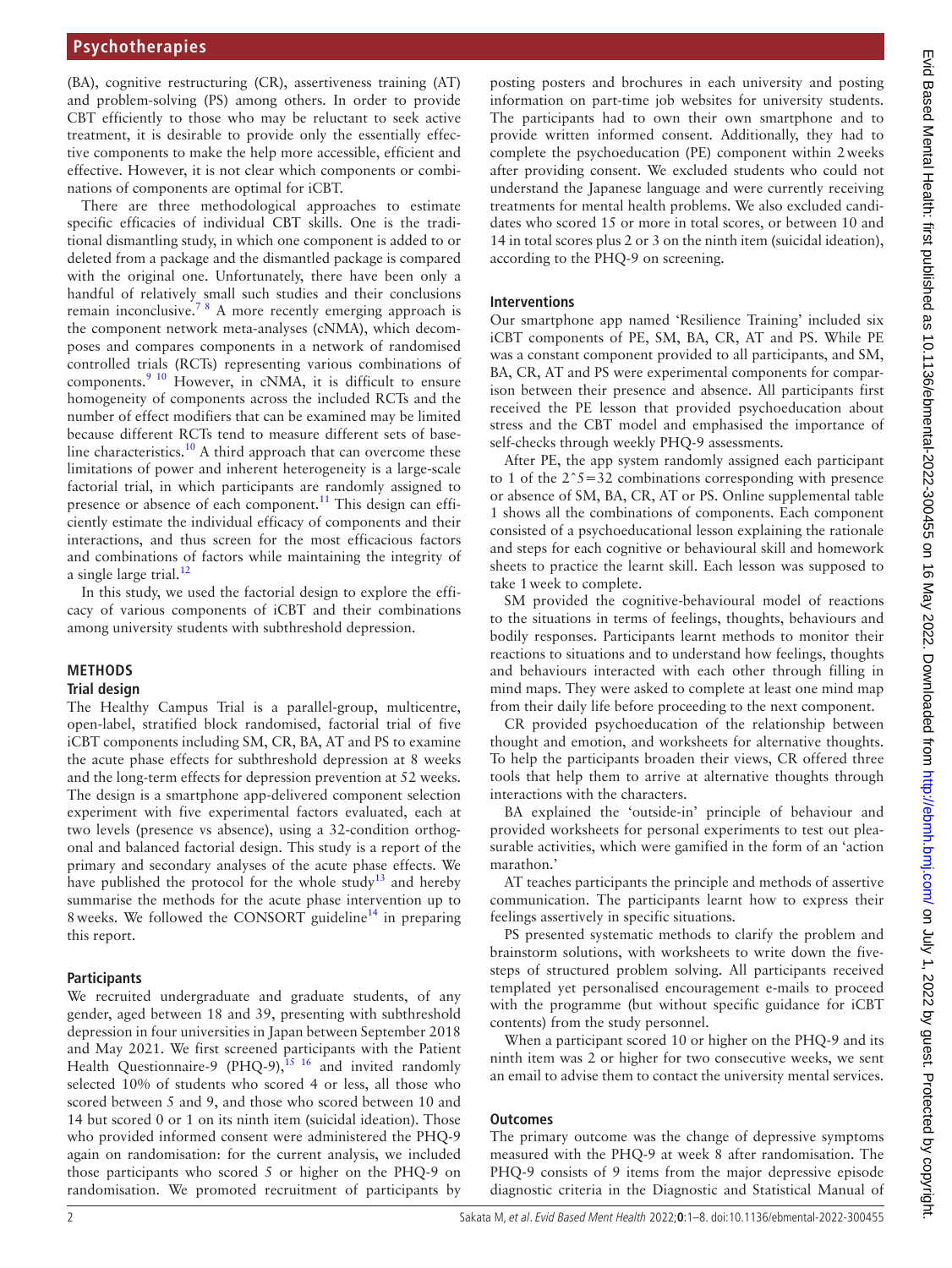Mental Disorder, Fourth Edition,<sup>17</sup> each rated between  $0=$ not al all and 3=nearly every day.

The secondary outcomes were anxiety symptoms measured by the Generalised Anxiety Disorder-7 (GAD-7), $^{18}$  CBT skills for each intervention component of this trial by the CBT Skills Scale,<sup>19</sup> and the Presenteeism scale from the WHO Health and Work Performance Questionnaire (HPQ)<sup>20</sup> at week 8 after randomisation.

#### **Sample size**

We performed power calculations using the FactorialPowerPlan SAS Macro (available for free download at [https://publichealth.](https://publichealth.nyu.edu/ioi) [nyu.edu/ioi](https://publichealth.nyu.edu/ioi)). To detect an effect size (standardised mean difference (SMD)) of 0.20 for each component and interaction, at two-sided  $\alpha$ =0.05 and β=0.10, a sample size of 1051 was necessary. To assure equal allocation to 32 combinations, recruiting 1088 participants (34 persons by 32 combinations) was deemed necessary. Although no increase for follow-up attrition was made, this was expected to be balanced by the increase in power from adjustment for baseline and use of repeated measures.

## **Randomisation**

We used permuted block randomisation, stratified by the university and the baseline PHQ-9 score (4 or less vs 5 or more). The random allocation sequence was generated by SAS PROC PLAN by an independent statistician to ensure a 1:1allocation to the presence or absence of each intervention factor. Participants were randomly assigned to zero to five experimental components, each of which received a different number of interventions [\(online supplemental table 1\)](https://dx.doi.org/10.1136/ebmental-2022-300455). Only the statistician and the principal investigator, who were not directly involved in participant recruitment, knew the block size. The smartphone application system automatically randomly assigned participants who had completed the PE lesson to each group. Thus, the allocation was concealed from the study personnel who enrolled the participants.

## **Blinding**

The participants and study personnel were not blinded to the intervention. Primary and secondary outcome measures were self-reports by the participant. The statistician analysing the dataset was kept blinded until the results were out.

## **Statistical analyses**

We used SAS V.9.4 (SAS Institute) for all analyses. Participants were analysed according to their randomisation group, including all participants randomised regardless of intervention actually received or study withdrawal, that is, on an intention-to-treat basis. We used the mixed-effects repeated-measures analyses (MMRM) to estimate the differences in mean change scores for presence vs absence of each component. The model included the subject as a random effect, and treatments (main effects and second-order interaction effects of the five components), week, treatment by week interaction, university, age and baseline PHQ-9 score as fixed effects. We calculated pre–post effect sizes by dividing the estimated mean changes from baseline to week 8 by the observed SD of baseline scores, and between-group effect sizes (SMD) at week 8 by dividing the estimated mean differences in change scores between groups by the observed SD of week 8 scores.

We used the same model for the GAD-7 and the CBT Skills Scale at week 8. Both scales were measured three times; baseline, week 4 and week 8. For the Presenteeism scale, we estimated



<span id="page-2-0"></span>**Figure 1** CONSORT diagram. IC, informed consent; PHQ-9: Patient Health Questionnaire-9.

the mean difference in change scores at week 8 using a general linear model, because it was measured only at two time points, baseline and week 8.

## **Changes from the protocol**

To recruit a broader range of subjects with subthreshold depression, we changed our original exclusion criteria of '10 or more points on the PHQ-9' to 15 or more points, or 10 or more plus 2 or more points on item 9' before enrolment of the first participant.

## **FINDINGS**

#### **Baseline characteristics**

[Figure](#page-2-0) 1 shows the CONSORT flow diagram. Five thousand and sixty-three college students filled in the screening questionnaires. One thousand six hundred and twenty-seven participants were eligible and randomly assigned to each of the 32 possible combinations of components, of whom 1094 had a baseline PHQ-9 score of 5 or more and were subjects for the current study. One participant withdrew consent and refused to allow the data to be used, so we finally included 1093 in the current analyses.

[Table](#page-3-0) 1 shows the participants' baseline characteristics. Their mean age was  $21.7$  (SD=3.03, range=18–39) and 58% were women. There were no major differences in baseline characteristics between the present and absent groups for each of the five intervention components.

The summary statistics are shown either as the total number and proportion  $(n, \%)$  or as the mean and its standard deviation (M, SD).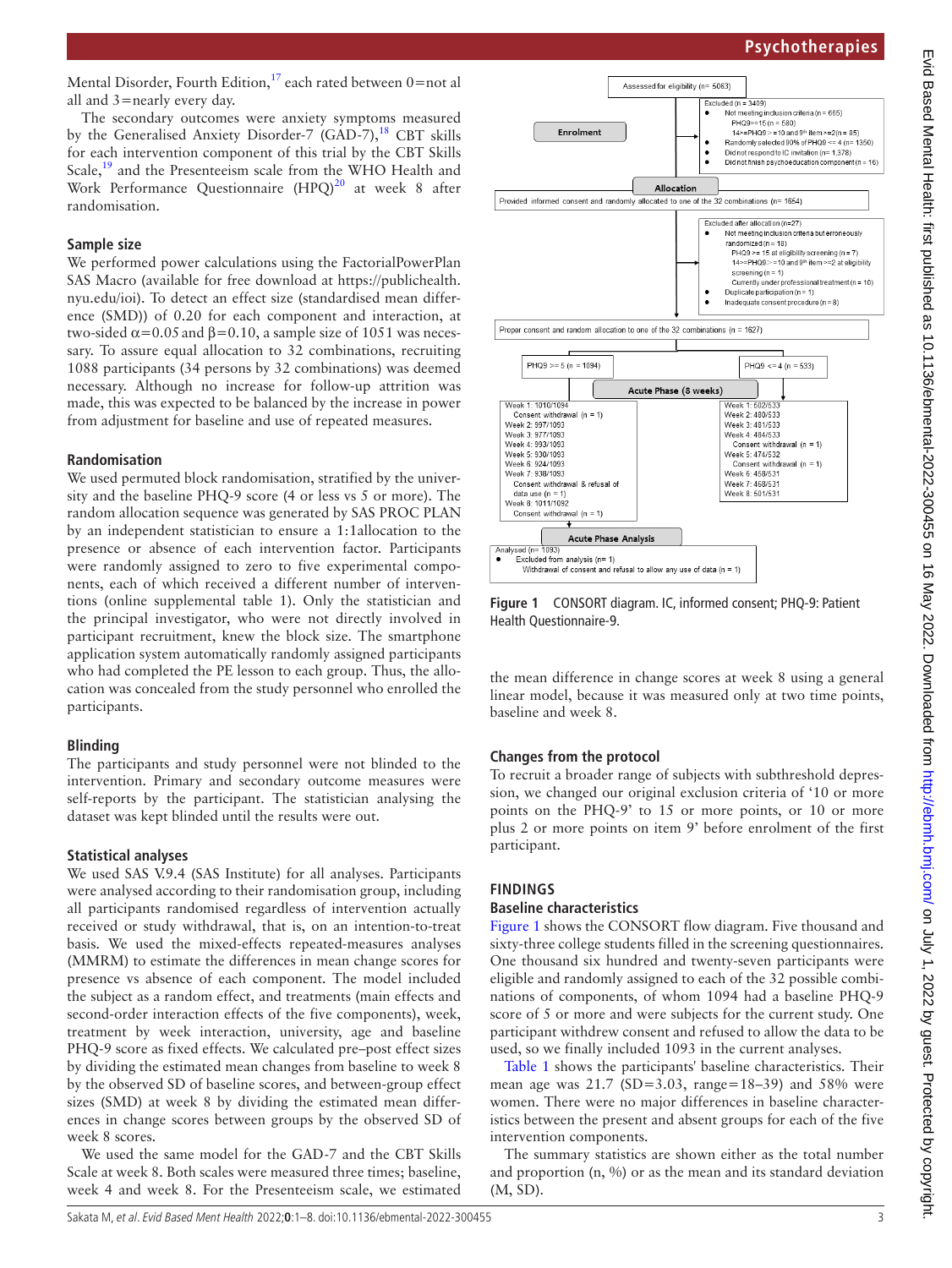<span id="page-3-0"></span>

| Baseline characteristics of total participants for acute phase analysis (N=1093) and by each component<br>Table 1                               |                 |      |                |      |                |      |                                                                                                                                                                         |      |               |      |             |                      |              |                 |      |                |      |            |                       |         |  |
|-------------------------------------------------------------------------------------------------------------------------------------------------|-----------------|------|----------------|------|----------------|------|-------------------------------------------------------------------------------------------------------------------------------------------------------------------------|------|---------------|------|-------------|----------------------|--------------|-----------------|------|----------------|------|------------|-----------------------|---------|--|
|                                                                                                                                                 |                 |      | Components     |      |                |      |                                                                                                                                                                         |      |               |      |             |                      |              |                 |      |                |      |            |                       |         |  |
|                                                                                                                                                 |                 |      | <b>SM</b>      |      |                |      | <b>BA</b>                                                                                                                                                               |      |               |      | $\tilde{c}$ |                      |              | R               |      |                |      | R          |                       |         |  |
|                                                                                                                                                 | Total           |      | Presence       |      | Absence        |      | Presence                                                                                                                                                                |      | Absence       |      | Presence    |                      | Absence      | Presence        |      | Absence        |      | Presence   |                       | Absence |  |
| z                                                                                                                                               | 1093            |      | 544            |      | 549            |      | 552                                                                                                                                                                     |      | 541           |      | 544         |                      | 549          | 547             |      | 546            |      | 546        | 547                   |         |  |
| Demographic                                                                                                                                     | $\equiv$        | %    | $\epsilon$     | %    | $\epsilon$     | $\%$ | $\equiv$                                                                                                                                                                | ್ಗೆ  | $\equiv$      | %    | $\epsilon$  | $\epsilon$<br>%      | ೫            | $\equiv$        | %    | $\equiv$       | %    | $\epsilon$ | $\epsilon$<br>%       | %       |  |
| Age (M, SD)                                                                                                                                     | 21.6            | 3.03 | 21.7           | 3.05 | 21.6           | 3.01 | 21.7                                                                                                                                                                    | 2.98 | 21.5          | 3.08 | 21.7        | 3.11                 | 2.94<br>21.6 | 21.6            | 3.23 | 21.6           | 2.82 | 21.6       | 21.6<br>3.27          | 2.78    |  |
| Sex (female)                                                                                                                                    | 641             | 58%  | 319            | 59%  | 322            | 59%  | 326                                                                                                                                                                     | 59%  | 315           | 58%  | 315         | 58%                  | 59%<br>326   | 323             | 59%  | 318            | 58%  | 330        | $\overline{5}$<br>60% | 57%     |  |
| Undergraduate                                                                                                                                   | 829             | 76%  | 406            | 75%  | 423            | 77%  | 415                                                                                                                                                                     | 75%  | 414           | 77%  | 422         | 407<br>78%           | 74%          | 414             | 76%  | 415            | 76%  | 415        | 414<br>76%            | 77%     |  |
| Married                                                                                                                                         | $\overline{21}$ | 2%   | $\overline{0}$ | 2%   | $\equiv$       | 2%   | $\infty$                                                                                                                                                                | 1%   | $\frac{3}{2}$ | 2%   | G           | $\overline{c}$<br>2% | 2%           | $\sigma$        | 2%   | $\overline{c}$ | 2%   | G          | $\overline{c}$<br>2%  | 2%      |  |
| Living alone                                                                                                                                    | 686             | 62%  | 353            | 65%  | 333            | 61%  | 356                                                                                                                                                                     | 64%  | 330           | 61%  | 346         | 340<br>64%           | 62%          | 344             | 63%  | 342            | 63%  | 341        | 345<br>62%            | 64%     |  |
| Part-time employment                                                                                                                            | 845             | 77%  | 413            | 76%  | 432            | 79%  | 437                                                                                                                                                                     | 79%  | 408           | 75%  | 421         | 77%                  | 77%<br>424   | 426             | 78%  | 419            | 77%  | 426        | 419<br>78%            | 77%     |  |
| Smoking regularly                                                                                                                               | 89              | 6%   | 57             | 7%   | $\overline{3}$ | 6%   | 35                                                                                                                                                                      | 6%   | 33            | 6%   | 35          | 33<br>6%             | 6%           | $\overline{30}$ | 5%   | 38             | 7%   | 38         | $\approx$<br>7%       | 6%      |  |
| Drinking alcohol regularly                                                                                                                      | 466             | 42%  | 229            | 42%  | 237            | 43%  | 237                                                                                                                                                                     | 43%  | 229           | 42%  | 233         | 43%                  | 42%<br>233   | 239             | 44%  | 227            | 42%  | 224        | 242<br>41%            | 45%     |  |
| Exercise regularly                                                                                                                              | 666             | 61%  | 332            | 61%  | 334            | 61%  | 335                                                                                                                                                                     | 61%  | ż             | 61%  | 334         | 332<br>61%           | 60%          | 325             | 59%  | 独              | 62%  | 340        | 326<br>62%            | 60%     |  |
| History of psychiatric/psychological treatment                                                                                                  | 130             | 12%  | 73             | 13%  | 57             | 10%  | 62                                                                                                                                                                      | 11%  | 89            | 13%  | 57          | 73<br>10%            | 13%          | 62              | 11%  | 89             | 12%  | 60         | 20<br>11%             | 13%     |  |
| History of major depressive episode in past year (CIDI)                                                                                         | 108             | 10%  | $\mathbb S$    | 11%  | $\frac{8}{2}$  | 9%   | 55                                                                                                                                                                      | 10%  | 53            | 10%  | 58          | 50<br>11%            | 9%           | \$              | 9%   | 59             | 11%  | 56         | 52<br>10%             | 10%     |  |
| Cognitive and behavioural skills                                                                                                                | Σ               | SD   | Σ              | SD   | Σ              | S    | Σ                                                                                                                                                                       | S    | Σ             | œ    | Σ           | Σ<br>œ               | S            | Σ               | S    | Σ              | SD   | Σ          | Σ<br>SD               | SD      |  |
| SM skills                                                                                                                                       | 7.60            | 3.11 | 7.49           | 3.17 | 7.71           | 3.04 | 7.59                                                                                                                                                                    | 3.09 | 7.61          | 3.13 | 7.57        | 3.18                 | 3.03<br>7.63 | 7.54            | 3.14 | 7.66           | 3.08 | 7.60       | 7.61<br>3.10          | 3.12    |  |
| BA skills                                                                                                                                       | 8.42            | 3.43 | 8.42           | 3.46 | 8.42           | 3.40 | 8.56                                                                                                                                                                    | 3.42 | 8.28          | 3.43 | 8.59        | 3.55                 | 3.30<br>8.25 | 8.57            | 3.42 | 8.27           | 3.43 | 8.31       | 8.52<br>3.67          | 3.16    |  |
| CR <sub>skill</sub> s                                                                                                                           | 9.78            | 4.21 | 9.86           | 4.40 | 9.70           | 4.01 | 9.72                                                                                                                                                                    | 4.36 | 9.84          | 4.05 | 9.93        | 4.12                 | 4.29<br>9.63 | 9.89            | 4.26 | 9.66           | 4.16 | 9.97       | 9.59<br>4.13          | 4.28    |  |
| AT skills                                                                                                                                       | 9.31            | 3.49 | 9.13           | 3.54 | 9.48           | 3.45 | 9.27                                                                                                                                                                    | 3.40 | 9.35          | 3.59 | 9.33        | 3.63                 | 3.36<br>9.28 | 9.36            | 3.54 | 9.25           | 3.45 | 9.05       | 9.56<br>3.48          | 3.49    |  |
| PS skills                                                                                                                                       | 10.4            | 3.13 | 10.2           | 3.11 | 10.7           | 3.14 | 10.4                                                                                                                                                                    | 3.08 | 10.6          | 3.18 | 10.4        | 3.14                 | 3.13<br>10.5 | 10.6            | 3.16 | 10.3           | 3.10 | 10.4       | 10.5<br>3.25          | 3.01    |  |
| Clinical characteristics                                                                                                                        | Σ               | S    | Σ              | S    | Σ              | SD   | Σ                                                                                                                                                                       | S    | Σ             | œ    | Σ           | Σ<br>S               | S            | Σ               | œ    | Σ              | œ    | Σ          | Σ<br>S                | S       |  |
| PHQ-9                                                                                                                                           | 8.10            | 2.76 | 8.21           | 2.88 | 7.99           | 2.64 | 8.15                                                                                                                                                                    | 2.82 | 8.04          | 2.70 | 8.06        | 2.69                 | 2.84<br>8.14 | 8.17            | 2.77 | 8.03           | 2.76 | 8.04       | 8.15<br>2.70          | 2.83    |  |
| GAD-7                                                                                                                                           | 6.40            | 3.33 | 6.28           | 3.15 | 6.52           | 3.51 | 6.64                                                                                                                                                                    | 3.32 | 6.16          | 3.33 | 6.45        | 3.26                 | 3.40<br>6.34 | 6.51            | 3.37 | 6.29           | 3.29 | 6.42       | 6.37<br>3.21          | 3.45    |  |
| Function                                                                                                                                        | Σ               | S    | Σ              | S    | Σ              | SD   | Σ                                                                                                                                                                       | S    | Σ             | S    | Σ           | Σ<br>S               | S            | Σ               | S    | Σ              | S    | Σ          | Σ<br>S                | S       |  |
| WHO-HPQ Presenteeism                                                                                                                            | 4.41            | 2.14 | 4.37           | 2.09 | 4.45           | 2.18 | 4.37                                                                                                                                                                    | 2.10 | 4.45          | 2.17 | 4.41        | 2.15                 | 2.12<br>4.42 | 4.44            | 2.14 | 4.38           | 2.13 | 4.49       | 4.33<br>2.13          | 2.14    |  |
| AT, assertiveness training; BA, behavioural activation; CIDI, Composite International Diagnostic Interview; CR, cognitive restructuring; GAD-7, |                 |      |                |      |                |      | Generalised Anxiety Disorder-7; PHQ-9, Patient Health Questionnaire-9; PS, problem-solving; SM, self-monitoring; WHO-IPQ, WHO-IPath and Work Performance Questionnaire. |      |               |      |             |                      |              |                 |      |                |      |            |                       |         |  |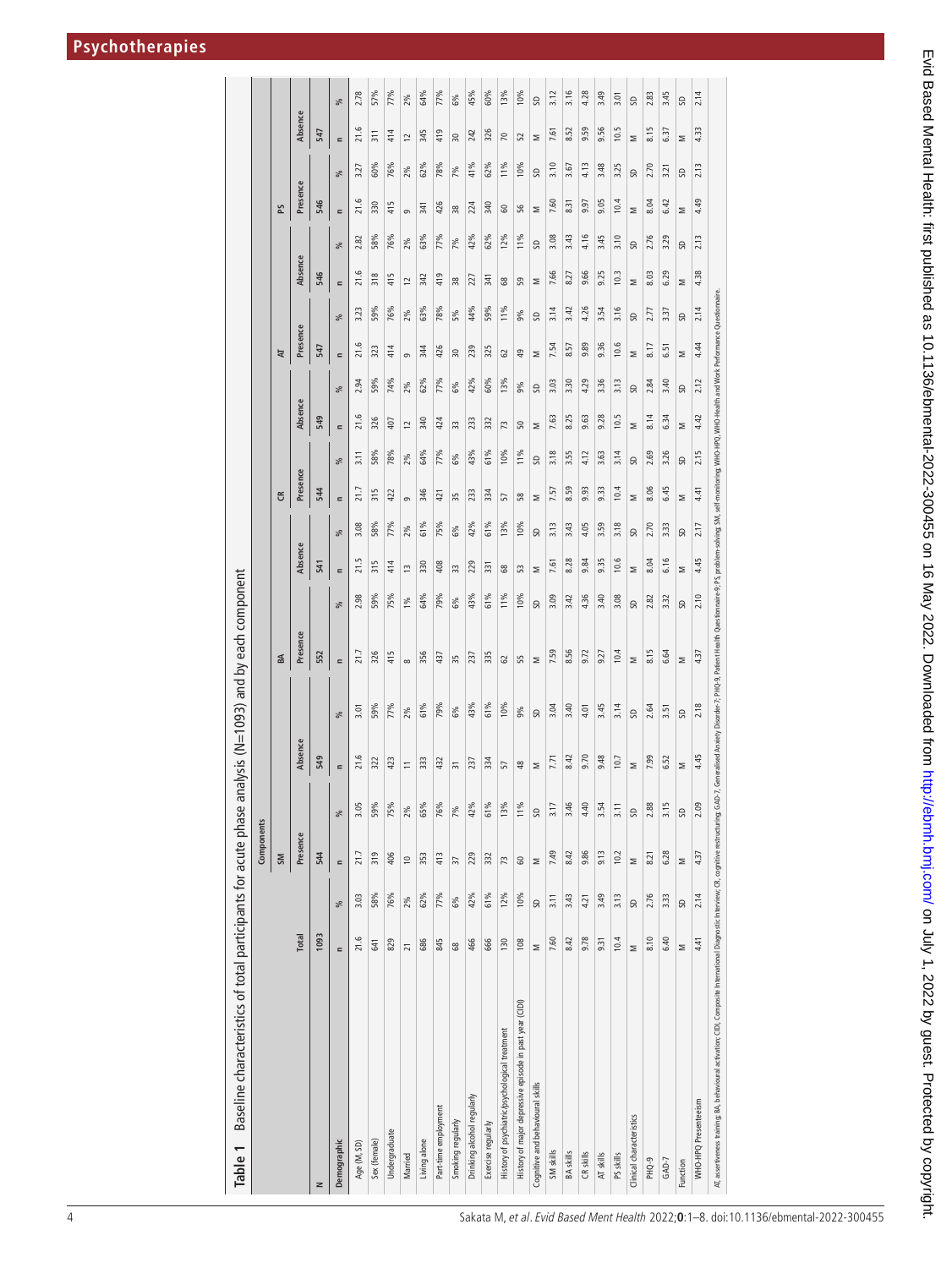#### **Smartphone CBT use**

[Online supplemental table 2](https://dx.doi.org/10.1136/ebmental-2022-300455) shows the use of smartphone CBT. Participants spent an average of 27min to complete each of the assigned components. Completion rates for each component ranged from 82% for PS to 91% for SM. [Online supplemental](https://dx.doi.org/10.1136/ebmental-2022-300455)  [table 3](https://dx.doi.org/10.1136/ebmental-2022-300455) shows the completion rates of the components when they were presented as the first through the fifth intervention after PE. While 93% of participants completed their first allocated component, the completion rate decreased with each step, with the fifth intervention component completed by 61% of those who were allocated to all five components.

#### **Primary analyses**

The primary outcome was available for 92% of the participants. Missing outcomes were accounted for through the MMRM under a missing-at-random assumptions. [Table](#page-4-0) 2 shows estimated changes in the PHQ-9 scores from week 1 to week 8 and their model-based estimated differences in change scores for the pres ence or absence of each component at week 8. [Figure](#page-5-0) 2 depicts standardised mean changes from baseline and their differences for the presence or abasence of each component. [Online supple](https://dx.doi.org/10.1136/ebmental-2022-300455) [mental table 3](https://dx.doi.org/10.1136/ebmental-2022-300455) provides the unadjusted means and SDs of PHQ-9 scores at all time points.

Depression was significantly reduced for all participants through 8weeks, with pre–post effect sizes ranging between −0.65 and −0.78 at week 8. However, the presence of any of the components did not significantly enhance depression reduc tion, with between-group effect size point estimates ranging between −0.04 and 0.03. Second-order interactions between the components also showed no noteworthy effects ([online supple](https://dx.doi.org/10.1136/ebmental-2022-300455) [mental table 5\)](https://dx.doi.org/10.1136/ebmental-2022-300455).

#### **Secondary analyses**

[Online supplemental table 6](https://dx.doi.org/10.1136/ebmental-2022-300455) shows estimated changes in the GAD-7 score, five CBT skills and presenteeism. In all groups, the participants' anxiety was reduced from baseline to week 8: however, there was no significant difference in anxiety reduc tion between participants undertaking or not undertaking each component. There were similar tendencies for presenteeism. In CBT Skills, CR and AT skills were significantly increased among participants receiving the corresponding component in comparison with those not receiving it. None of the participants presented with serious adverse events.

#### **DISCUSSION**

University students with subthreshold depression showed substantial overall reduction in depressive symptoms during the 8-week intervention period of the factorial trial using the smartphone iCBT consisting of five iCBT components of SM, CR, BA, AT and PS. However, we could not find a difference in depression reduction between the presence and absence of the examined components. We found the same for the secondary outcomes of anxiety and presenteeism. We were, therefore, unable to determine the optimal components or combinations of components of iCBT based on the present results.

**Table 2** Analysis of main effects using the mixed-model L repeated measures analysis

<span id="page-4-0"></span>Table 2

Analysis of main effects using the mixed-model L repeated measures analysis

**Estimated least squares mean change scores of the PHQ-9† Estimated differences of** 

change scores of the PHQ-91

Estimated least squares mean Week<sub>2</sub>

**Week 1 Week 2 Week 3 Week 4 Week 5 Week 6 Week 7 Week 8**

Week 4

Week 3

Week 5

Presence 544 −0.79 −1.31 −1.50 −1.86 −1.70 −1.75 −1.79 −1.88 0.19 (−0.29 to 0.67) −0.65 (−0.78 to -0.53) 0.05 (−0.07 to 0.16) 0.44

 $-1.79$  $-1.86$ 

 $-1.75$  $-1.67$ 

 $-1.70$ 

 $-1.86$ 

 $-1.50$  $-1.41$ 

 $-1.31$  $-1.34$ 

 $-0.79$  $-1.08$ 

 $\frac{54}{4}$ 

 $-1.88$ 

 $-2.07$ 

Presence 521 −1.62 −1.720 −1.79 −1.85 −1.85 −1.05 −1.05 −1.05 −1.05 −1.05 −1.05 −1.05 −1.05 −1.09 −1.05 −1.09 −1.85 −1.09 −1.05 −1.09 −1.09 −1.09 −1.09 −1.09 −1.09 −1.09 −1.09 −1.09 −1.09 −1.09 −1.09 −1.09 −1.09 −1.09 −1

 $-1.85$  $-1.79$ 

 $-1.79$ 

 $-2.06$ 

Presence 544 −1.050 −1.040 −1.040 −1.02 −1.02 −1.02 −1.02 −1.02 −1.02 −1.02 −1.02 −1.02 −1.02 −1.02 −1.02 −1.02 −1.02 −1.02 = 0.02 −1.02 = 0.02 −1.02 = 0.02 −1.02 = 0.02 −1.02 = 0.02 −1.02 = 0.02 = 0.02 = 0.02 = 0.02 = 0.

 $-1.83$  $-1.82$ 

 $-1.47$  $-1.95$ 

 $-1.40$  $-1.82$ 

 $-1.60$ 

 $-1.40$  $-1.52$ 

 $-1.05$  $-1.60$ 

 $-0.94$  $-0.93$ 

 $rac{54}{4}$ 

 $-2.02$  $-1.94$ 

 $0.74$ 

 $0.02 (-0.14 to 0.10)$ 

 $-0.75(-0.89$  to  $-0.62)$ 

 $-0.08 (-0.56 to 0.40)$ 

 $-0.68$   $(-0.81$  to  $-0.56)$ 

 $0.31$ 

 $0.06 (-0.06 to 0.18)$ 

 $-0.67$   $(-0.80$  to  $-0.54)$ 

 $0.25 (-0.23 to 0.73)$ 

 $-0.76(-0.89 to -0.63)$ 

0.50

 $0.04 (-0.16 to 0.08)$ 

 $-0.73$   $(-0.86$  to  $-0.60)$  $-0.70$   $(-0.84$  to  $-0.57)$ 

 $-0.17$   $(-0.65$  to  $0.31)$ 

Presence 547 −2.80 −1.250 −1.81 −1.85 −1.85 −1.85 −1.85 −1.71 −1.71 −1.71 −1.71 −1.71 −1.71 −1.71 −1.71 −1.81<br>Presence 1.85 0.070 = 0.81 = 0.81 = 0.07 = 0.171 − 0.81 = 0.81 = 0.81 = 0.81 = 0.81 = 0.181 = 0.181 = 0.181 =

 $-1.73$ <br> $-1.91$ 

 $\frac{-1.61}{-1.81}$ 

 $-1.85$ <br> $-2.10$ 

Absence 546 −1.02 −1.02 −1.02 −1.02 −1.02 −1.02 −1.02 −1.78 −1.78 −1.78 −1.78 −1.72 −1.02 −1.02 −1.02 −1.02 −1.02 −1.02 −1.02 −1.02 −1.02 −1.02 −1.02 −1.02 −1.02 −1.02 −1.02 −1.02 −1.02 −1.02 −1.02 −1.02 −1.02 −1.02 −1.0

 $-1.71$ 

 $-1.56$  $-1.78$ 

 $-1.30$ 

 $-1.31$ <br> $-1.34$ 

 $-0.75$  $-1.12$ 

547

 $-1.62$ 

GSCP-9.82 −0.95 −1.991 −1.82 −1.95 −1.95 −1.95 −1.95 −1.95 −1.95 −1.95 −1.95 −1.95 −1.95 −1.95 −1.95 −1.95 −1.

 $-1.74$ 

C.S.C.P.9180U-001.01 −1.51 −1.51 −1.51 −1.71 −1.71 −1.71 −1.71 −1.71 −1.71 −1.79 −1.79 −1.79 −1.79 −1.79 −1.79 −1.79 −1.79 −1.79 −1.79 −1.79 −1.79 −1.79 −1.79 −1.79 −1.79 −1.79 −1.79 −1.79 −1.79 −1.79 −1.79 −1.79 −1.79 −

 $-1.61$ 

 $-1.70$ 

 $-1.49$ 

 $-1.60$ 

 $-1.64$ 

 $-1.42$ 

 $-1.33$  $-1.31$ 

 $-0.85$  $-1.01$ 

 $\frac{52}{541}$ 

Absence 549 −1.08 −1.34 −1.41 −1.47 −1.48 −1.441 −1.47 −1.47 −1.47 −1.57 −1.57 −1.57 −1.57 −1.57 −1.57 −1.57 −1.57 −1.57 −1.57 −1.57 −1.57 −1.57 −1.57 −1.57 −1.57 −1.57 −1.57 −1.57 −1.57 −1.57 −1.57 −1.57 −1.57 −1.57 −1.5

 $-1.51$ 

 $-1.48$ 

**change scores (95%CI)**

Week 8

Week 7

Week 6

**Effect size for Baseline-Week eight change scores‡ (95%CI)**

 $\frac{1}{2}$  $size$ Effect s

**ICBS** 

Estimated differ scores

Baselinescores#

**Effect size for differences of change scores** 

Effect size

for differences of change

scores

**and their p values‡**

and their p values‡<br>(95% Cl)

**(95%CI) P value**

P value

0.44

 $-0.07$  to 0.16)

 $0.05($ 

 $-0.65$   $(-0.78$  to  $-0.53)$  $-0.78(-0.92$  to  $-0.65)$ 

 $0.19 (-0.29 to 0.67)$ 

**Component N\***

Component

 $\zeta$ 

Week<sub>1</sub>

SM

Presence

Absence

BA

Presence

Absence

 $\tilde{\epsilon}$ 

Presence Absence

AT

Presence Absence

PS

Adherence rates for each component ranged from 82% to 91%, and most participants engaged well with the assigned inter ventions, except when they were provided as the fourth or the fifth experimental component of lengthier intervention groups. In terms of CBT skills changes, specific skill improvements for the component were found for CR and AT. In contrast, this was not evident for SM, BA and PS. The CR and AT components in our smartphone app taught very specific skills in CR and AT **1.56** 

 $0.03$  (-0.08 to 0.15)

 $-0.71(-0.84$  to  $-0.57)$ 

 $0.14(-0.34 to 0.62)$ 

Evid Based Mental Health: first published as 10.1136/ebmental-2022-300455 on 16 May 2022. Downloaded from http://ebmh.bmj.com/ on July 1, 2022 by guest. Protected by copyright Evid Based Mental Health: first published as 10.1136/ebmental-2022-300455 on 16 May 2022. Downloaded from <http://ebmh.bmj.com/> on July 1, 2022 by guest. Protected by copyright.

95.0 −2.03 −0.03 −1.25 −1.75 −1.89 −1.75 −1.88 −1.74 −1.75 −1.74 −1.74 −1.74 −1.74 −1.74 −0.92 −1.89 −1.89 −1.89 −1.89 −1.89 −1.89 −1.89 −1.89 −1.98 −1.98 −1.98 −1.98 −1.98 −1.98 −1.98 −1.93 =1.09 −1.09 −1.09 −1.09 −1.

 $-1.86$ 

 $-1.74$ 

 $-1.63$ 

 $-1.63$ 

 $-1.48$ 

 $-1.38$ 

 $-0.80$ 

546

Presence

5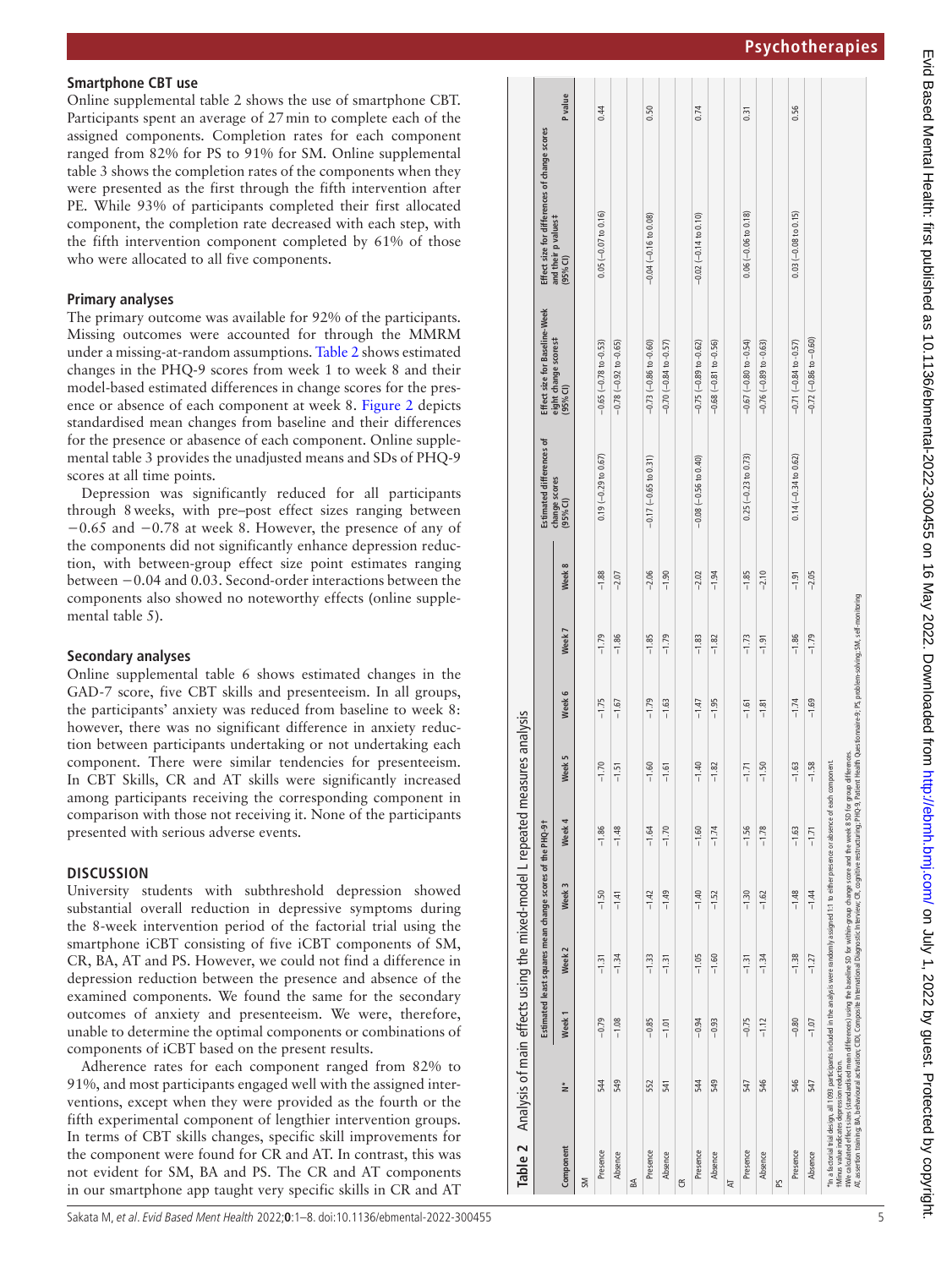

<span id="page-5-0"></span>**Figure 2** Effect size of the PHQ-9 change scores and their differences for each component at week 8. The effect size of change scores was calculated using the baseline SD, and the effect size for the differences between presence and absence was calculated using the week 8 SD. PHQ-9, Patient Health Questionnaire-9.

that were probably new to the participants, whereas SM and BA skills may have appeared less particular and something one would practice when one's depression becomes less severe. The reason why PS skills showed decrease, regardless of the presence or absence of the PS session, is less clear.

Several factorial trials of psychological and behavioural complex interventions have been conducted and their results are just starting to be reported. $^{21}$  Surprisingly, many studies have failed to find expected effects of specific components or their interactions for various interventions including smoking cessa- $\frac{1}{2}$  and iCBT programmes for depression,<sup>23</sup> cancer recurrence  $fear^{24}$  or alcohol consumption,<sup>[25](#page-7-18)</sup> even when their sample sizes were fairly large.

By contrast, in an individual patient data cNMA (IPD-cNMA) study of iCBT for depression, BA was found to be an effective

component, while CR was not: PS and AT appeared promising in point estimates but their credible intervals ranged widely from beneficial to harmful.<sup>[10](#page-7-4)</sup>

The current factorial trial failed to find any specific efficacies of SM, BA, CR, AT or PS. We can only speculate the possible reasons for our failure to detect specific efficacies. First the participants may not have been most suited to detect meaningful effects of specific interventions of iCBT. A recent IPD-MA of internet-based interventions for subthreshold depression showed that the effect was greater for people with higher baseline severity and whose age was older.<sup>[6](#page-7-19)</sup> Another IPD-NMA found the iCBT had greater effects when the intervention was guided and the participants had greater baseline severity.<sup>26</sup> Our iCBT intervention was guided, but the participants had only subthreshold depressive symptoms and were young. While our smartphone app was built for university students with subthreshold depression, these participants' characteristics may have made it difficult for the trial to detect signals. In addition, many of the participants in the current study were recruited through the university's part-time job advertisement sites where, in addition to ordinary part-time jobs for students, participants in various experiments conducted by the faculty members are recruited. These participants may have had less severe depressive symptoms and/or may have been less motivated to learn the CBT skills even when they reported subthreshold depressive symptoms.

Second, an observed reduction in depression over time in this study may be attributable to the natural course of depression; the constant component effect; and specific effects of the experimental components. It is possible that the constant component in our factorial trial was so strong and the additional incremental effect of the experimental components was very small. The constant component was a substantial intervention: All the participants received the PE, personalised encouragement emails to proceed with the programme and filled in the PHQ-9 every week, even when they were not assigned to any of the specific CBT skills. In fact, the pre–post effect sizes observed for presence or absence of each component in our smartphone app (−0.65 to −0.78, [table](#page-4-0) 2) compares favourably with the active arms in the four positive RCTs of iCBT for subthreshold depression in the general population (pooled pre–post effect size: −0.93, 95%CI −1.53 to −0.33) and is superior to their control conditions  $(-0.33, 95\% \text{ CI} -0.59 \text{ to } -0.07)$ .<sup>[27–30](#page-7-21)</sup>

By contrast, the experimental intervention in this study may have had too many components, each of which required a certain amount of time and effort of the participants. Thus, the additional burden required of those allocated to four or five components may have been too large compared with those assigned to one or two components, and this difference may have blurred the potential differences among the components, even though in our trial we had tried to balance the ordering of the components. This contrast is easy to see when we imagine a factorial trial of three elements whose presence or absence does not necessarily require additional efforts (eg, when an advertisement is written with many vs few words in large vs small fonts in red vs black colours) and another factorial trial where each element would require a substantial commitment of the participants. In other words, the same components when included as the fourth or fifth experimental element may have been unable to exert its full effects. A factorial trial with three or fewer components could have been more sensitive to signals. The changes indeed were smaller in later weeks of the intervention than in the earlier 2weeks. A corollary of having many components was that their random assignment resulted in a loss of continuity in the intervention. Even when multiple components are used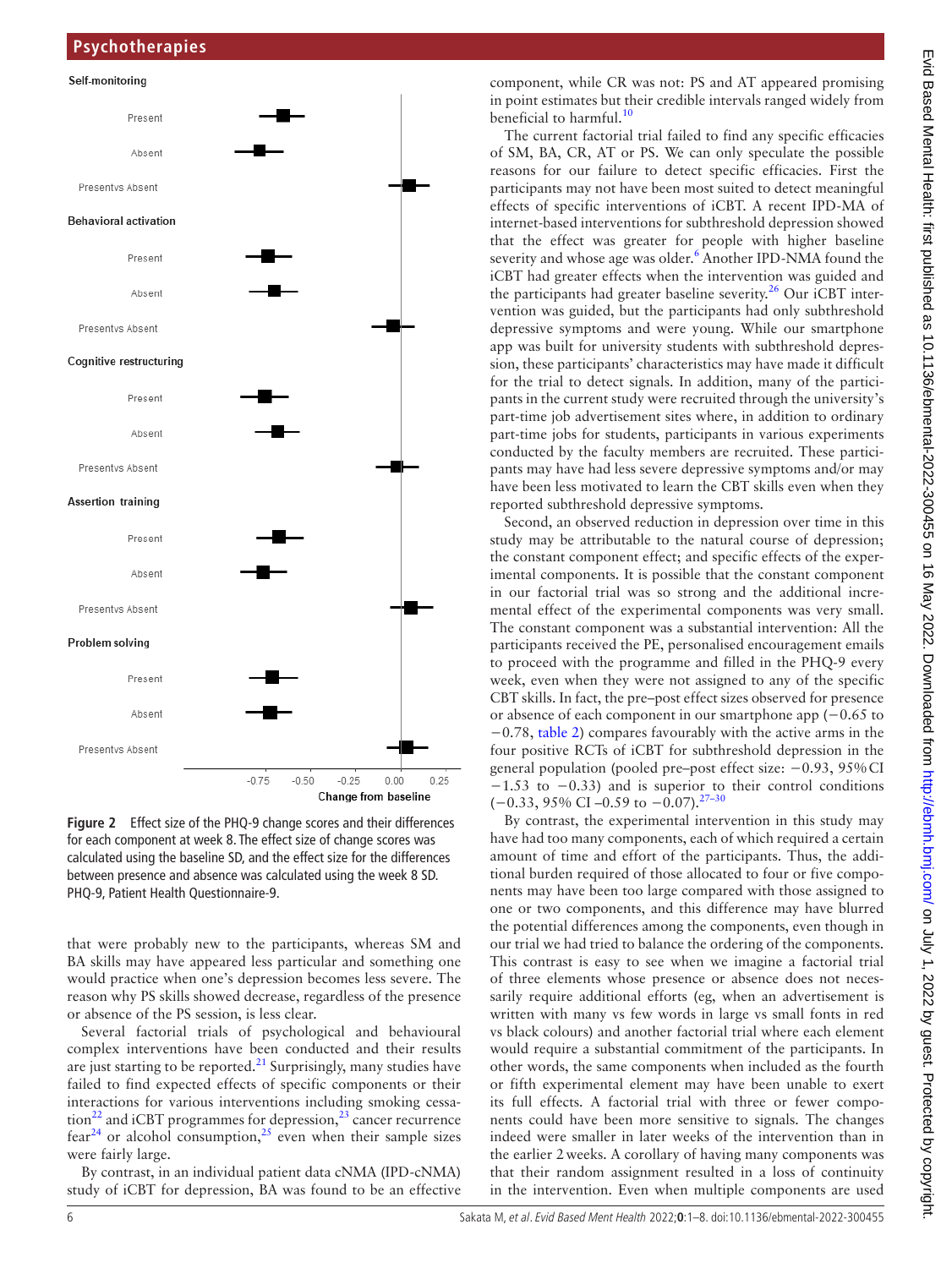in clinical practice, clinicians pay attention to the buildup and relationships among the components, such as introducing CR methods based on the results of BA and emphasising continuation of behavioural experiments while working on a different skill in later sessions. The programme used in this study did not have such inter-component relationships: in other words, there was no explanation of accumulation of knowledge and skills when the participants went through three or four or five CBT lessons and they may have felt lost in the programme especially with regards to the skills taught later in the programme, which also may have contributed to the non-differentiation among the components.

An external circumstance in this trial was not very favourable for learning iCBT either. We recruited more than half of our participants during the COVID-19 pandemic when various containment measures including school closures, stay-at-home orders and travel restrictions were in effect . With reduced social activities, participants may not have had the opportunity to practice and use their CBT, especially behavioural, skills. For example, some participants commented that they had no occasion to practice their assertion skills that they had learnt in the programme.

Nevertheless, the study as planned and as executed had several strengths. First, it was strictly designed as a factorial trial with a prepublished protocol.<sup>13</sup> Second it was rigorously conducted with adequate allocation concealment, little deviation from the intended interventions and very small lost to follow-up, and analysed according to the predefined protocol. Lastly, the study had a very large sample size.

# **CONCLUSIONS AND IMPLICATIONS**

This is the first factorial trial that has sought to optimise five major components of CBT for subthreshold depression. Contrary to our expectations, we did not find any particular component or combination of components superior. Clinically, therefore, at this time we cannot make an evidence-based decision to recommend a specific component for iCBT for subthreshold depression. By contrast, the study has many research implications. Future iCBT optimisation trials should assign only the number of components that participants can adequately engage with, provide continuity among multiple components, and consider multiple types of control conditions to estimate the effects of interventions. The search for more effective iCBT components and their optimal combinations should be continued to maximise their benefits with minimum burden on their users.

# **Author affiliations**

- <sup>1</sup>Department of Health Promotion and Human Behavior, Kyoto University Graduate School of Medicine/School of Public Health, Kyoto, Japan
- <sup>2</sup> Kyoto University Health Service, Kyoto, Japan
- <sup>3</sup> Department of Psychiatry, Kyoto University Hospital, Kyoto, Japan
- 4 Junior Collage, Ryukoku University, Kyoto, Japan
- 5 Ritsumeikan Medical Service Center, Kyoto, Japan
- 6 Faculty of Psychology, Doshisha University, Kyoto, Japan
- 7 Department of Life Design, Biwako Gakuin University, Higashiomi, Japan
- 8 Department of Medical Life Systems, Doshisha University, Kyoto, Japan

<sup>9</sup> Department of Psychitary and Cognitive-Behavioral Medicine, Nagoya City University, Nagoya, Japan

<sup>10</sup> Population Health and Policy Research Unit, Medical Education Center, Kyoto University Graduate School of Medicine, Kyoto, Japan

11Department of Healthcare Epidemiology, Kyoto University Graduate School of Medicine / School of Public Health, Kyoto, Japan

<sup>12</sup>Department of Psychology, Vanderbilt University, Nashville, TN, USA

<sup>13</sup>Department of Scoial and Behavioral Sciences, School of Global Public Health, New York University, New York, NY, USA

14Department of Psychology, University of Exeter, Exeter, UK

<sup>15</sup> Population Health Scineces Institute, Newcastle University, Newcastle upon Tyne, UK

<sup>16</sup>Institute of Statistical Mathematics, Tachikawa, Tokyo, Japan <sup>17</sup>National Center of Neurology and psychiatry/National Center for Cognitive Behavior Therapy and Research, Kodaira, Tokyo, Japan

**Twitter** Toshi A Furukawa [@Toshi\\_FRKW](https://twitter.com/Toshi_FRKW)

**Contributors** TAF and TI conceived of the study. TAF, TI, TU, YL, MS, YO, LMC, ERW, SDH and JW designed the study. MS, RT, KY, YN, TS, AT, HS, HI, MS, NS, TW, TM, HI, MI, TU and ES acquired the data. MS, RT, KY, AT and YL managed the study. HN conducted the statistical analyses. MS and TF wrote the first draft of the manuscript. All the other authors critically revised the manuscript. All authors read and approved the final manuscript. TAF is the guarantor and accepts full responsibility for the work and the conduct of the study, had access to the data, and controlled the decision to publish.

**Funding** This study was supported in part by a grant-in-aid from Japan Society for the Promotion of Science (JSPS) to Masatsugu Sakata (21K03049) and Taku Iwami (18K18643), Japan Agency for Medical Research and Development (AMED) (dk0307085), Japan Science and Technology Agency-Mirai Program (JPMJMI20D6) and WHO Mental Health research (2021/HQ/WKC/0013) to Toshi Furukawa, Suzuken Memorial Foundation, KDDI Foundation and Pfizer Health Research Foundation to Teruhisa Uwatoko and Takeda Science Foundation to Yusuke Ogawa.

**Competing interests** MS reports personal fees from SONY outside the submitted work. TAF reports grants and personal fees from Mitsubishi-Tanabe, personal fees from SONY, and personal fees from Shionogi, outside the submitted work; In addition, TAF has a patent 2020-548587 concerning smartphone CBT apps pending, and intellectual properties for Kokoro-app licensed to Mitsubishi-Tanabe. AT has received lecture fees from Dainippon-Sumitomo, Eisai, Janssen, Meiji, Mitsubishi-Tanabe, Otsuka, and Takeda. Nao Shiraishi received lecture fees from Mochida Pharma outside the submitted work. Takashi Muto received lecture fees from Aikomi and LinkMedical for work outside the submitted work. TS is employed by the Kyoto University Health Service and Health Tech Laboratory Joint Research Fund. TU received personal fees from Dainippon-Sumitomo and Shionogi Pharma outside the submitted work. Hisashi Noma reports personal fees from Boehringer Ingelheim, Kyowa Kirin, Toyota Motor Corporation, GlaxoSmithKline, Ono Pharmaceutical, SONY, and Terumo outside the submitted work. All the other authors have no competing interests to report.

**Patient consent for publication** Consent obtained directly from patient(s)

**Ethics approval** This study involves human participants and was approved by the Ethics Committee of Kyoto University School of Medicine has approved this study (Protocol # C1357). Participants gave informed consent to participate in the study before taking part.

**Provenance and peer review** Not commissioned; externally peer reviewed.

**Data availability statement** Data are available on reasonable request. After the publication of the primary findings, the deidentified and completely anonymised individual participant-level dataset will be posted on the UMIN-ICDR website ([http://](http://www.umin.ac.jp/icdr/index-j.html) [www.umin.ac.jp/icdr/index-j.html\)](http://www.umin.ac.jp/icdr/index-j.html) for access by qualified researchers.

**Supplemental material** This content has been supplied by the author(s). It has not been vetted by BMJ Publishing Group Limited (BMJ) and may not have been peer-reviewed. Any opinions or recommendations discussed are solely those of the author(s) and are not endorsed by BMJ. BMJ disclaims all liability and responsibility arising from any reliance placed on the content. Where the content includes any translated material, BMJ does not warrant the accuracy and reliability of the translations (including but not limited to local regulations, clinical guidelines, terminology, drug names and drug dosages), and is not responsible for any error and/or omissions arising from translation and adaptation or otherwise.

**Open access** This is an open access article distributed in accordance with the Creative Commons Attribution 4.0 Unported (CC BY 4.0) license, which permits others to copy, redistribute, remix, transform and build upon this work for any purpose, provided the original work is properly cited, a link to the licence is given, and indication of whether changes were made. See: [https://creativecommons.org/](https://creativecommons.org/licenses/by/4.0/) [licenses/by/4.0/.](https://creativecommons.org/licenses/by/4.0/)

# **ORCID iD**

Toshi A Furukawa <http://orcid.org/0000-0003-2159-3776>

# **REFERENCES**

- <span id="page-6-0"></span>1 Bertha EA, Balázs J. Subthreshold depression in adolescence: a systematic review. Eur [Child Adolesc Psychiatry](http://dx.doi.org/10.1007/s00787-013-0411-0) 2013;22:589–603.
- <span id="page-6-1"></span>2 Lee YY, Stockings EA, Harris MG, et al. The risk of developing major depression among individuals with subthreshold depression: a systematic review and meta-analysis of longitudinal cohort studies. [Psychol Med](http://dx.doi.org/10.1017/S0033291718000557) 2019;49:92–102.